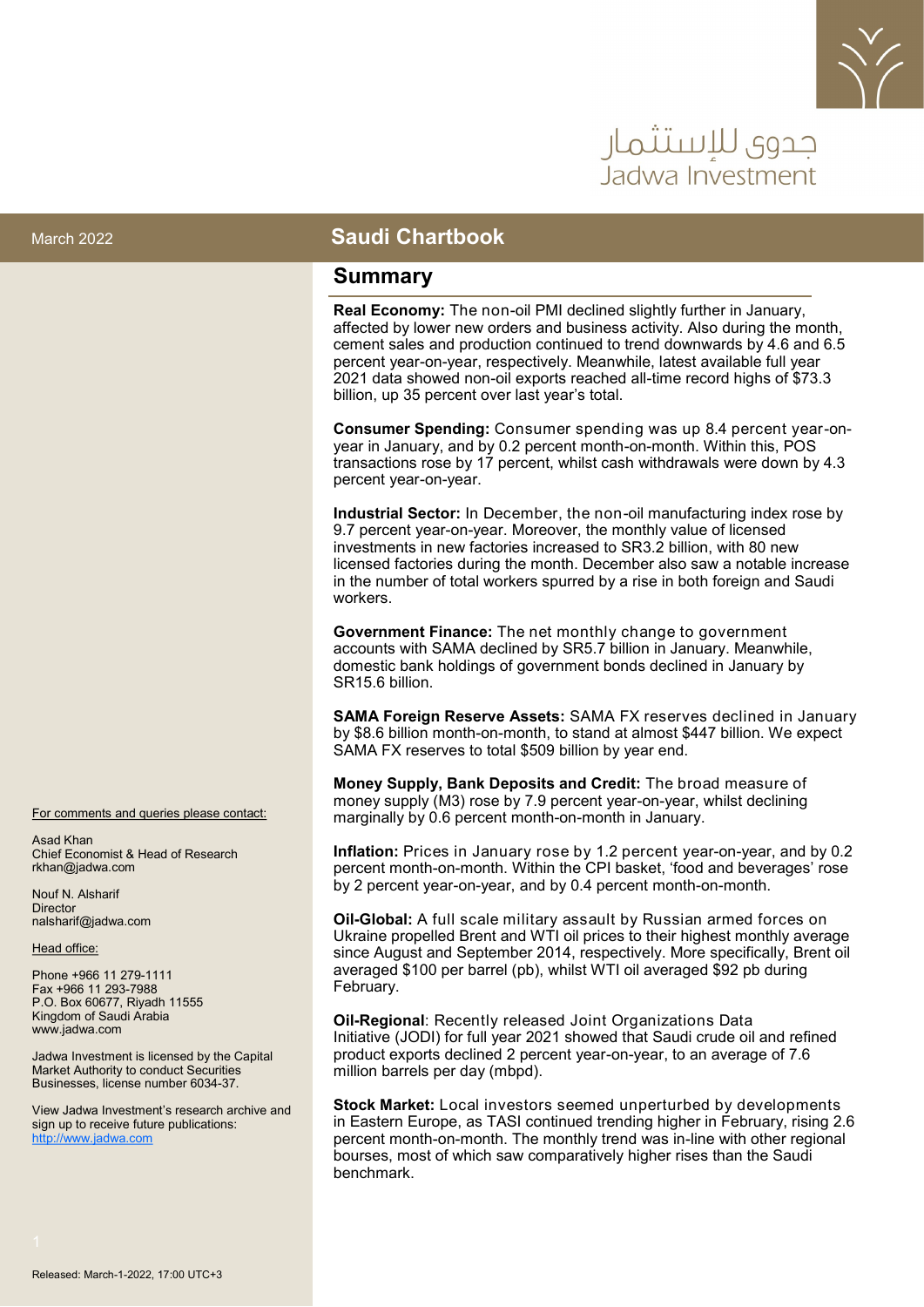

#### **Real Economy**

The non-oil PMI declined slightly further in January, affected by lower new orders and business activity. Also during the month, cement sales and production continued to trend downwards by 4.6 and 6.5 percent year-on-year, respectively, despite showing rises on a monthly basis. Meanwhile, latest available data showed non-oil exports rising in December.



*The non-oil PMI declined slightly in January, affected by lower new orders and business activity.* 

*Moreover, cement sales and production continued to trend downwards by 4.6 and 6.5 percent year-onyear, respectively, in January, despite showing rises on a monthly basis.*

*Meanwhile, latest available data showed non-oil exports rising in December to a new monthly record high. For full year 2021, non -oil exports also reached all -time record highs of \$73.3 billion, up 35 percent over 2020 totals.*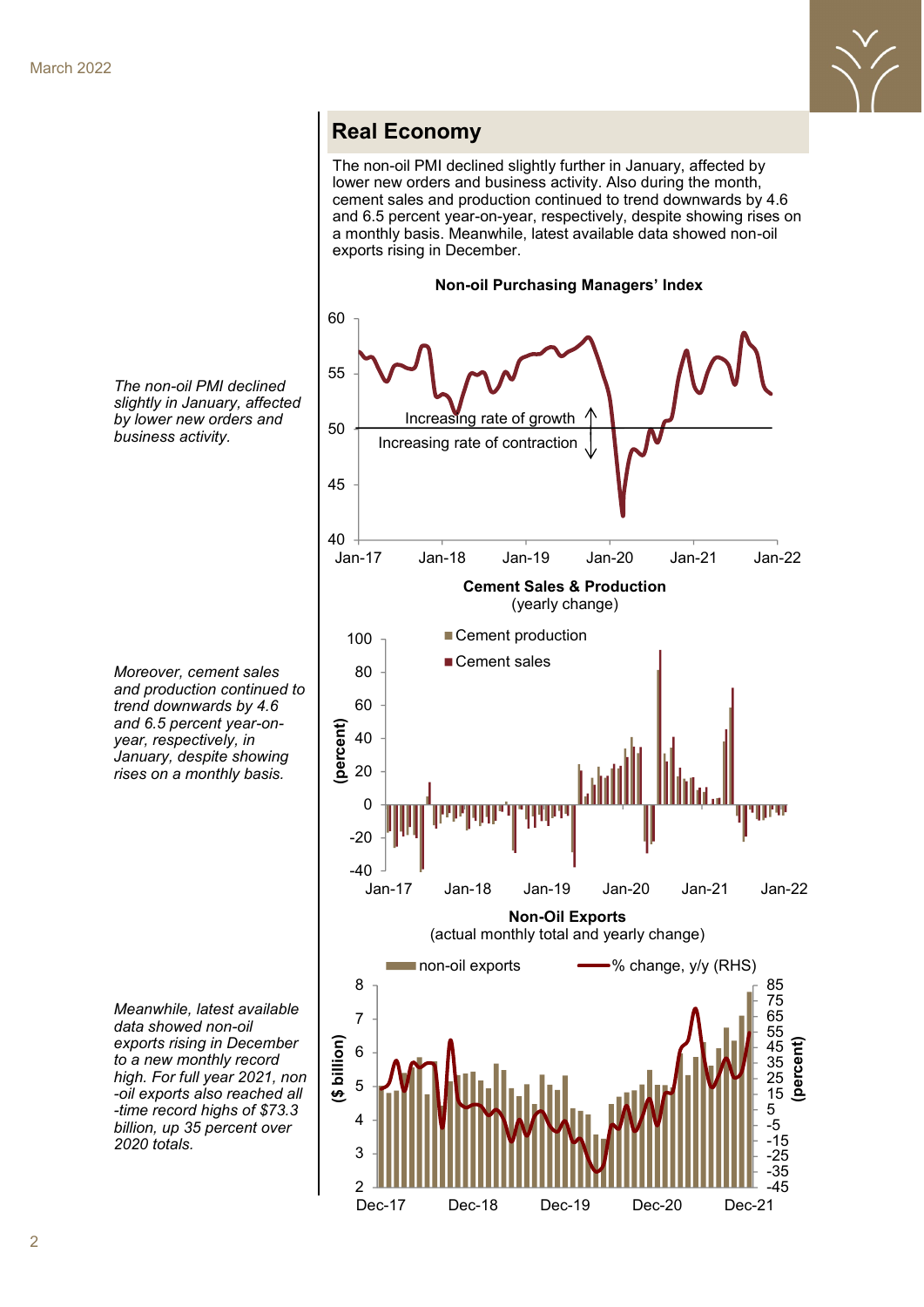

## **Consumer Spending**

Consumer spending was up 8.4 percent year-on-year in January, and by 0.2 percent month-on-month. Within this, POS transactions rose by 17 percent, whilst cash withdrawals were down by 4.3 percent year-on-year. Looking at POS transactions by sector, 'furniture', 'jewelry' and 'electronics' continued on a downward trend during the month.





*Consumer spending was up 8.4 percent year-on-year in* 

**Indicators of Consumer Spending** (year-on-year change)



*Within this, POS transactions rose by 17 percent, whilst cash withdrawals were down by 4.3 percent year-on-year.* 

*Looking at POS transactions by sector, 'furniture', 'jewelry' and 'electronics' continued on a downward trend during the month.*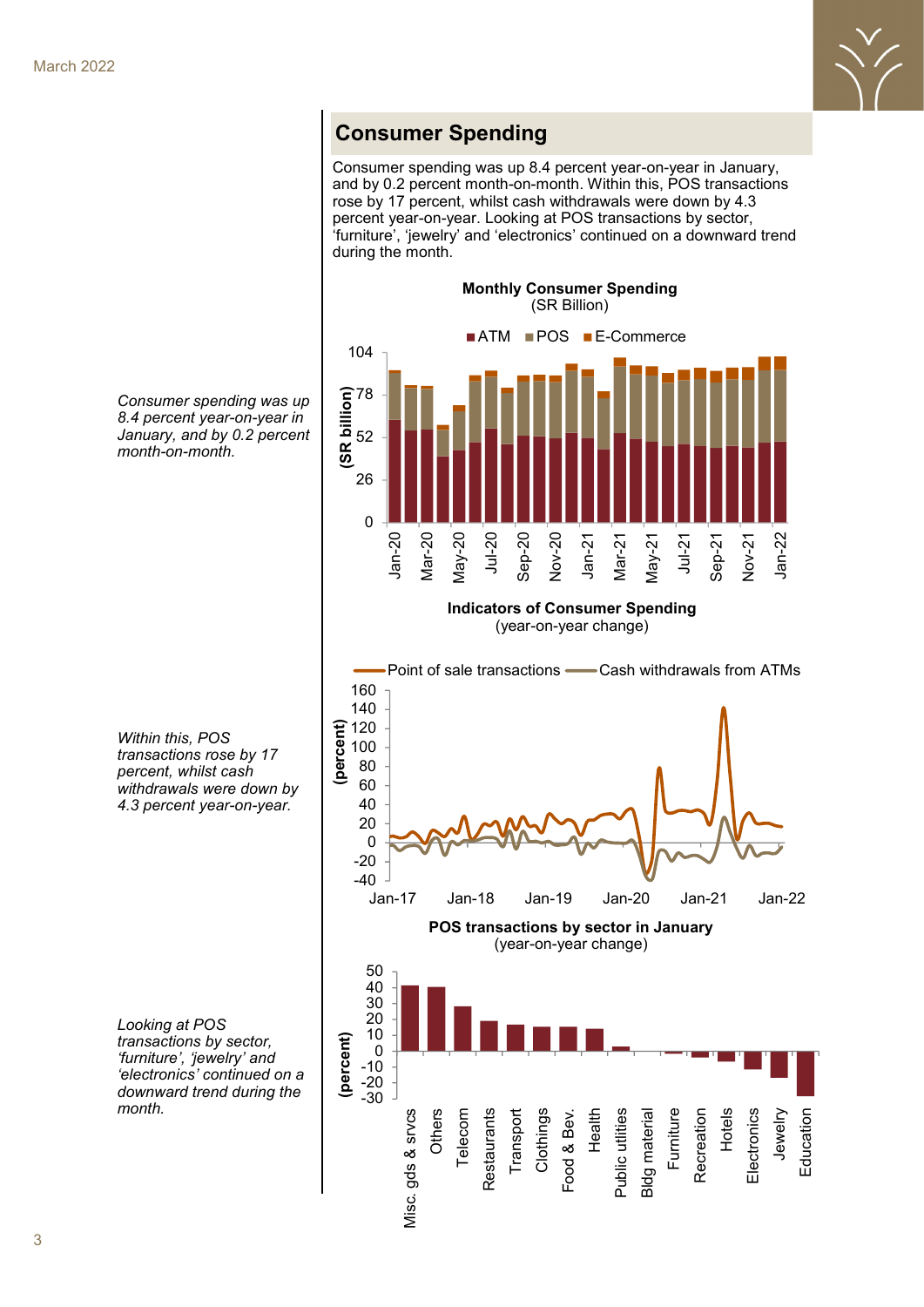

### **Industrial sector**

In December, the non-oil manufacturing index rose by 9.7 percent year-on-year. Moreover, the monthly value of licensed investments in new factories increased to SR3.2 billion, with 80 new licensed factories during the month. December also saw a notable increase in the number of total workers spurred by a rise in both foreign and Saudi workers.



*In December, the non-oil manufacturing index rose by 9.7 percent year-onyear.* 

*Moreover, the monthly value of licensed investments in new factories increased to SR3.2 billion, with 80 new licensed factories during the month.* 

*December saw a notable increase in the number of total workers spurred by a rise in the number of foreign workers by 14.7 thousand, in addition to a rise in the number of Saudi workers by 4.9 thousand.*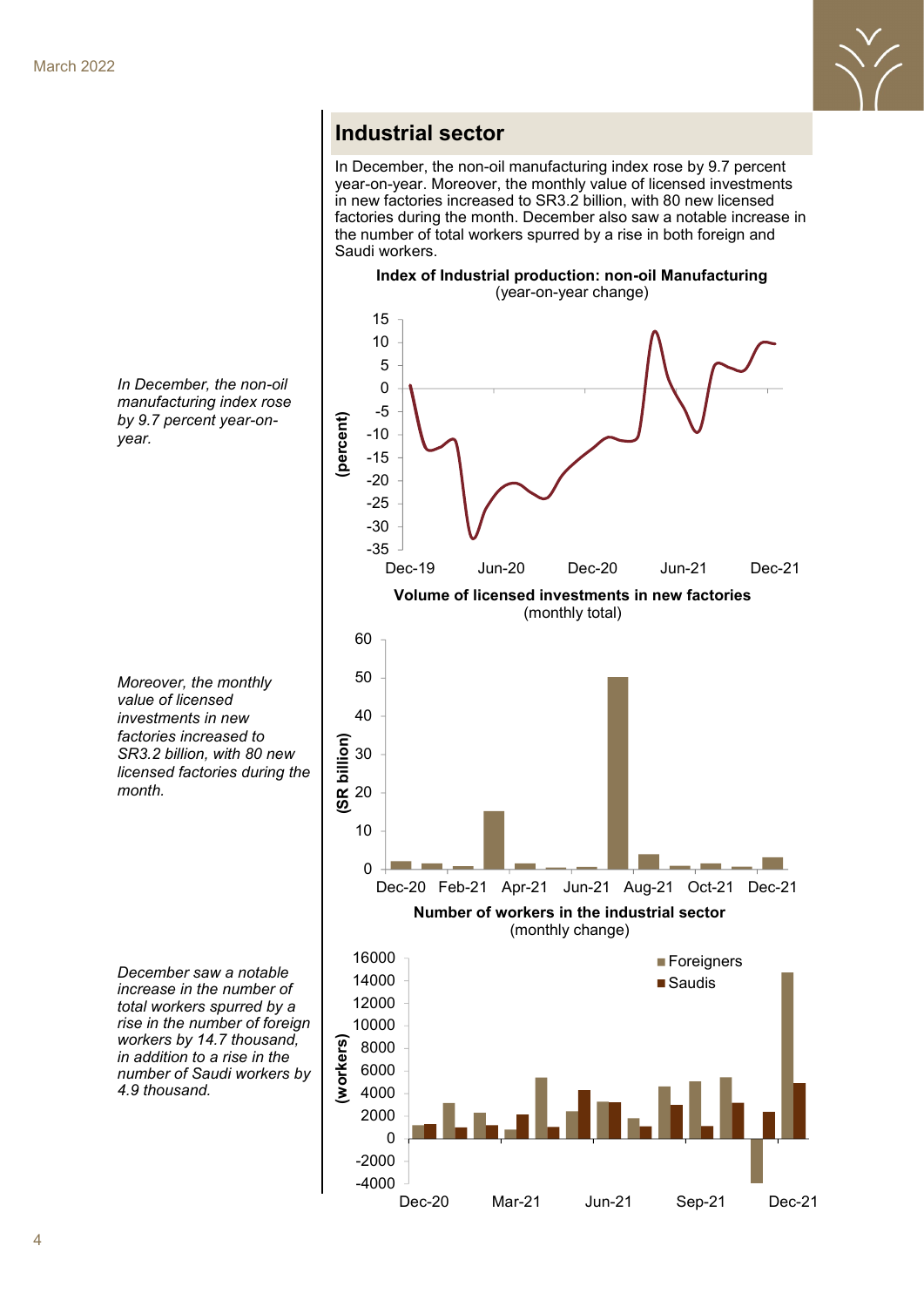

#### **Government Finance**

The net monthly change to government accounts with SAMA declined by SR5.7 billion in January. The monthly decrease came mainly from government reserves, which were down by SR8.9 billion, whilst government deposits saw an increase during the month by SR3.2 billion. Meanwhile, domestic bank holdings of government bonds declined in January by SR15.6 billion.



Jan-18 Jan-19 Jan-20 Jan-21 Jan-22

*The net monthly change to government accounts with SAMA declined by SR5.7 billion in January.* 

*The monthly decrease came mainly from government reserves, which were down by SR8.9 billion, whilst government deposits saw an increase during the month by SR3.2 billion.* 

*Meanwhile, domestic bank holdings of government bonds declined in January by SR15.6 billion.*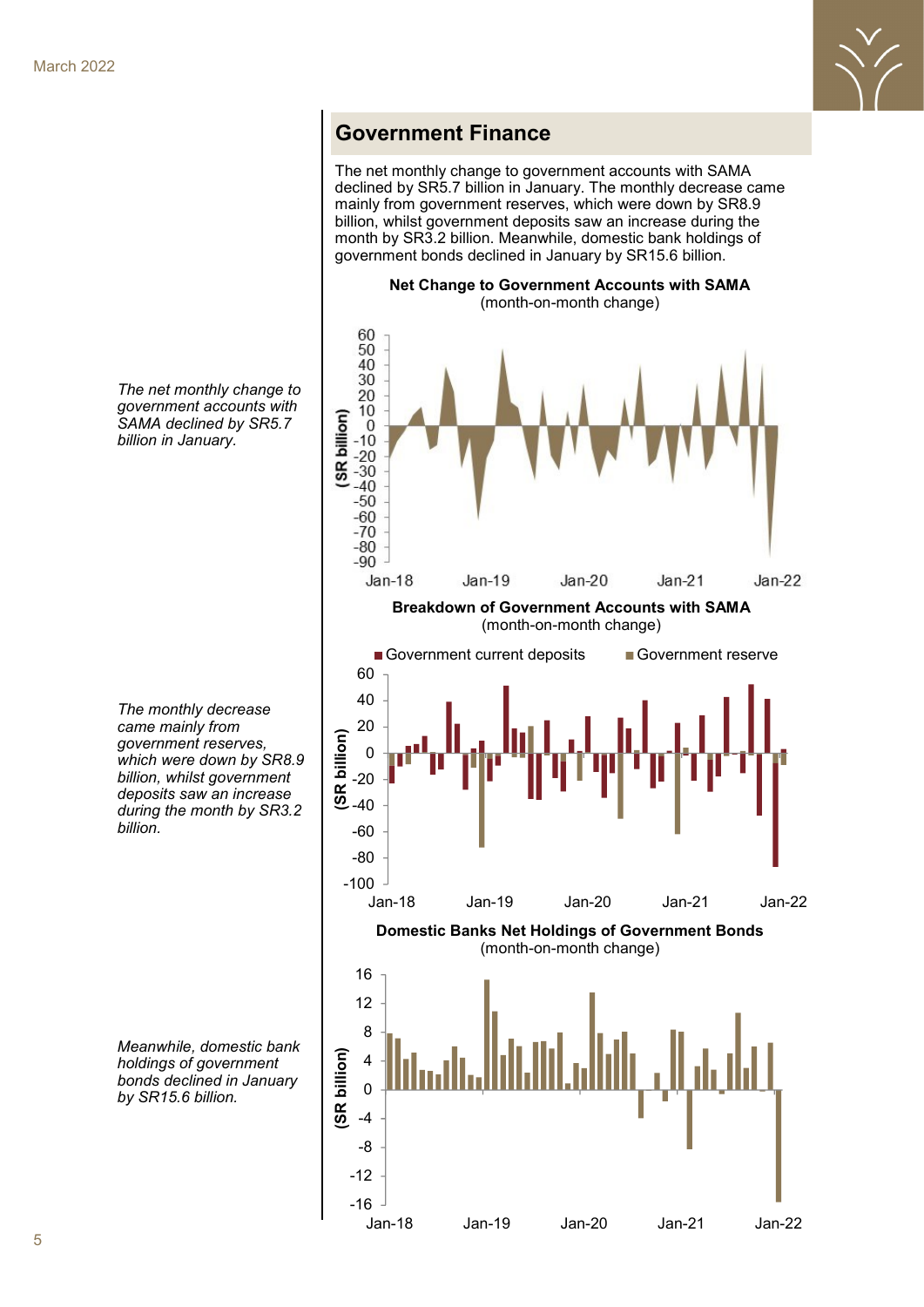

### **SAMA Foreign Reserve Assets**

SAMA FX reserves declined in January by \$8.6 billion month-onmonth, to stand at almost \$447 billion. A breakdown of FX reserves shows that the monthly decrease came mainly from a decline in bank deposits, down by \$9 billion during the month, whilst foreign securities inched up by \$0.7 billion. We expect SAMA FX reserves to total \$509 billion by year end.

**SAMA Total Foreign Reserve Assets**



Jan-18 Jan-19 Jan-20 Jan-21 Jan-22

*SAMA FX reserves declined in January by \$8.6 billion month-on-month…*

*...to stand at almost \$447 billion.* 

*reserves shows that the monthly decrease came mainly from a decline in bank deposits, down by \$9 billion during the month, whilst foreign securities inched up by \$0.7 billion.*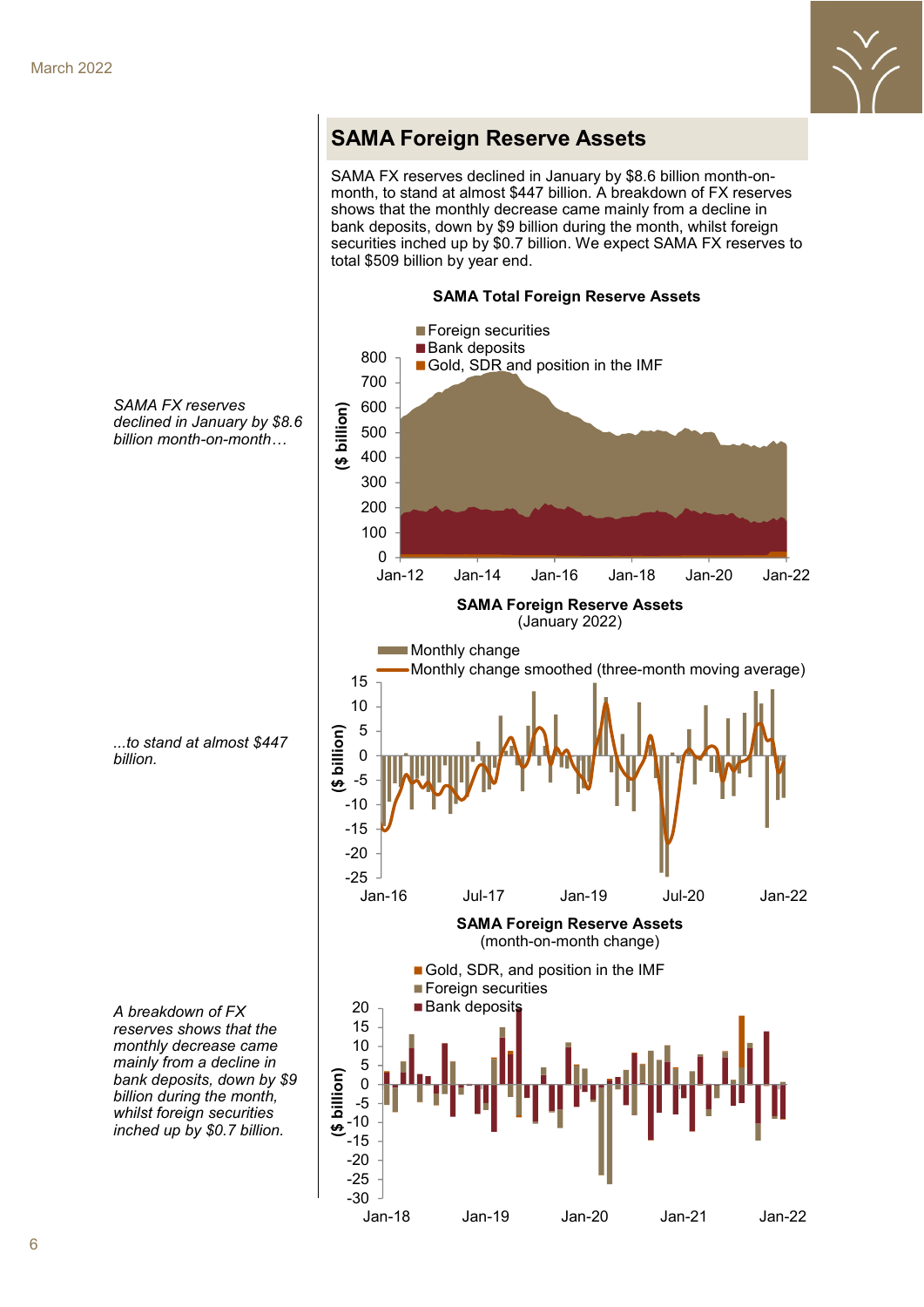

# **Money Supply, Bank Deposits and Credit**

The broad measure of money supply (M3) rose by 7.9 percent yearon-year, whilst declining marginally by 0.6 percent month-on-month in January. Total deposits rose by 9 percent year-on-year, mainly affected by a higher rise in 'time and saving deposits' during the month by 7.7 percent, year-on-year. Meanwhile, total bank claims rose by 13 percent year-on-year during the month.

**Growth in Money Supply**



*M3 rose by 7.9 percent year -on-year, whilst declining marginally by 0.6 percent month-on-month in January.* 

*Total deposits rose by 9 percent year-on-year, mainly affected by a higher rise in 'time and saving deposits' during the month by 7.7 percent, year-onyear.* 

*Meanwhile, total bank claims rose by 13 percent year-on-year, as credit to the private sector continued to rise, at 14.6 percent year -on-year, during the month.*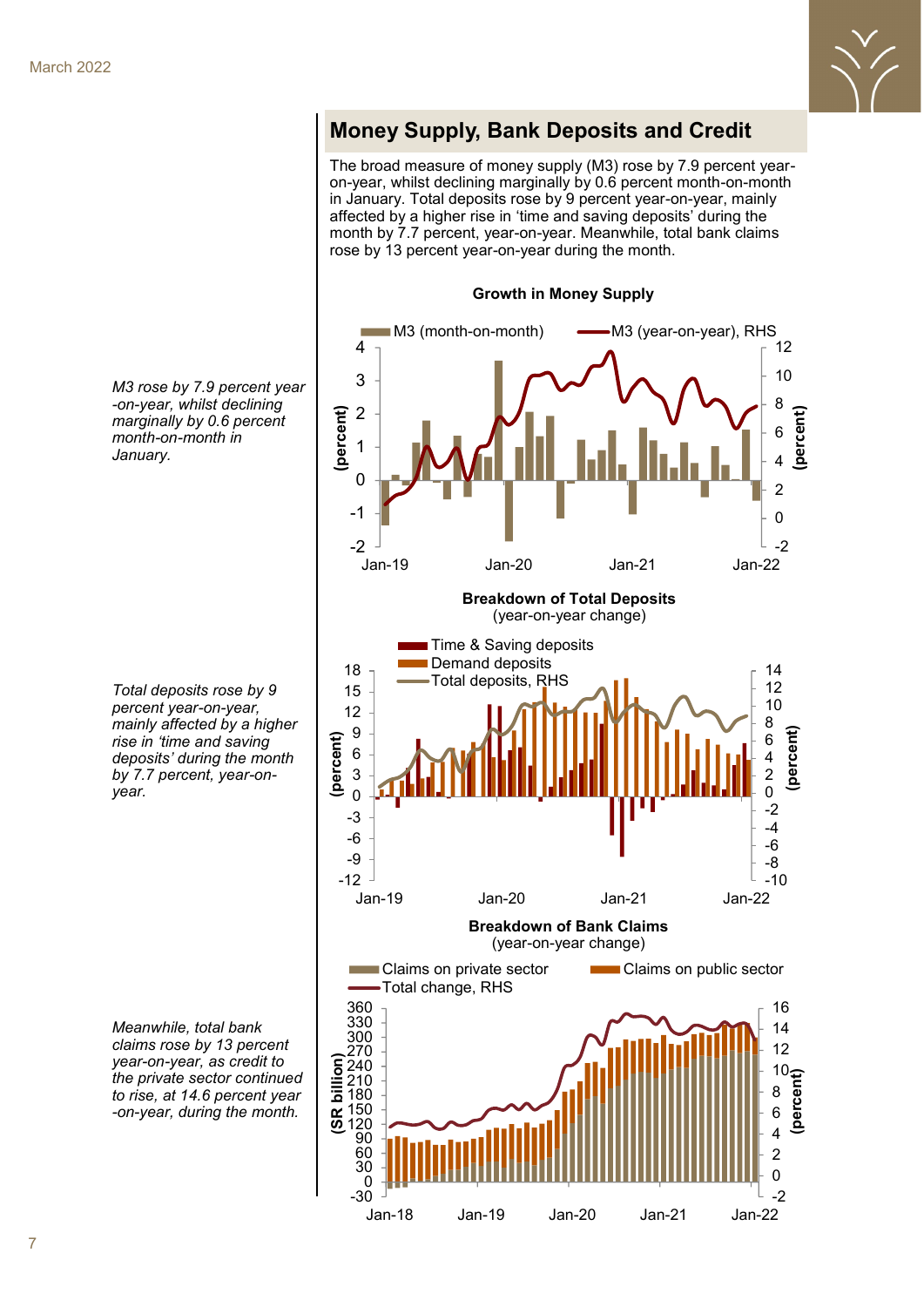

#### **Inflation**

Prices in January rose by 1.2 percent year-on-year, and by 0.2 percent month-on-month. Within the CPI basket, 'home furniture and maintenance' rose by 1.6 percent year-on-year and by 0.5 percent month-on-month. Moreover, 'food and beverages' rose by 2 percent year-on-year, and by 0.4 percent month-on-month, with 'vegetables' scoring the highest annual rise amongst the group items.



*Prices in January rose by 1.2 percent year-on-year, and by 0.2 percent monthon-month.* 

*Within the CPI basket, 'home furniture & maintenance' rose by 1.6 percent year-on-year and by 0.5 percent month-onmonth.* 

*Moreover, 'food & beverages' rose by 2 percent year-on-year, and by 0.4 percent month-onmonth, with 'vegetables' scoring the highest annual rise amongst the group items.*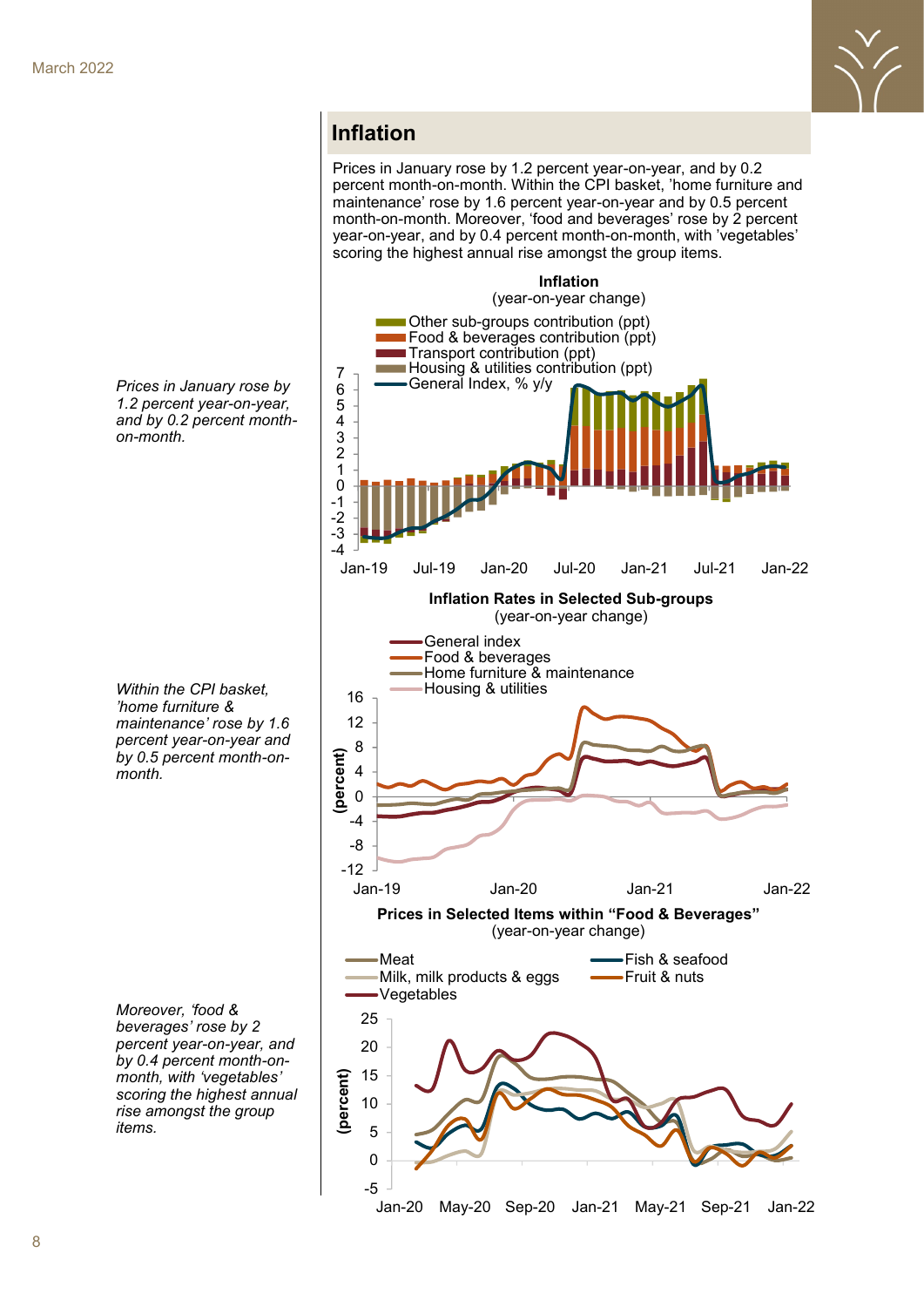

## **Oil - Global**

A full scale military assault by Russian armed forces on Ukraine propelled Brent and WTI oil prices to their highest monthly average since August and September 2014, respectively. More specifically, Brent oil averaged \$100 per barrel (pb), whilst WTI oil averaged \$92 pb during February. Looking ahead, volatility is expected to intensify as day-to-day events related to the Russian-Ukrainian conflict cloud the near-term outlook on oil markets.

**Oil Prices** (monthly average) 130 110 Brent per barrel) **(\$ per barrel)** 90 WTI 70 <u>ප</u> 50 30 10 Feb-14 Feb-16 Feb-18 Feb-20 Feb-22 **Current Implied Oil Price Volatility**  (daily average) 80 70 **(Implied volatility)** Implied volatility) 60 50 40 30 20 10 0 Feb-21 Apr-21 Jun-21 Aug-21 Oct-21 Dec-21 Feb-22 **OPEC Plus Crude Oil Production** (quarterly average: actual and expected) 45 **(million barrles per day)**43 (million barrles per day) 41 39 37 35 33 May 20 Benchmark Q3 20 Q4 20 June 20 Q4 21 Q1 22E Q1 21 Q2 21 Q3 21

*A full scale military assault by Russian armed forces on Ukraine propelled Brent and WTI oil prices to their highest monthly average since August and September 2014, respectively. More specifically, Brent oil averaged \$100 per barrel (pb), whilst WTI oil averaged \$92 pb during February.* 

*Looking ahead, volatility is expected to intensify as day -to-day events related to the Russian-Ukrainian conflict cloud the near-term outlook on oil markets. That said, despite some Western nations announcing various sanctions against Russia, such measures have not explicitly targeted energy exports so far.* 

*Meanwhile, OPEC and partners are scheduled to meet on 2nd March, with the alliance expected to continue raising oil output in line with the current Declaration of Cooperation (DoC).*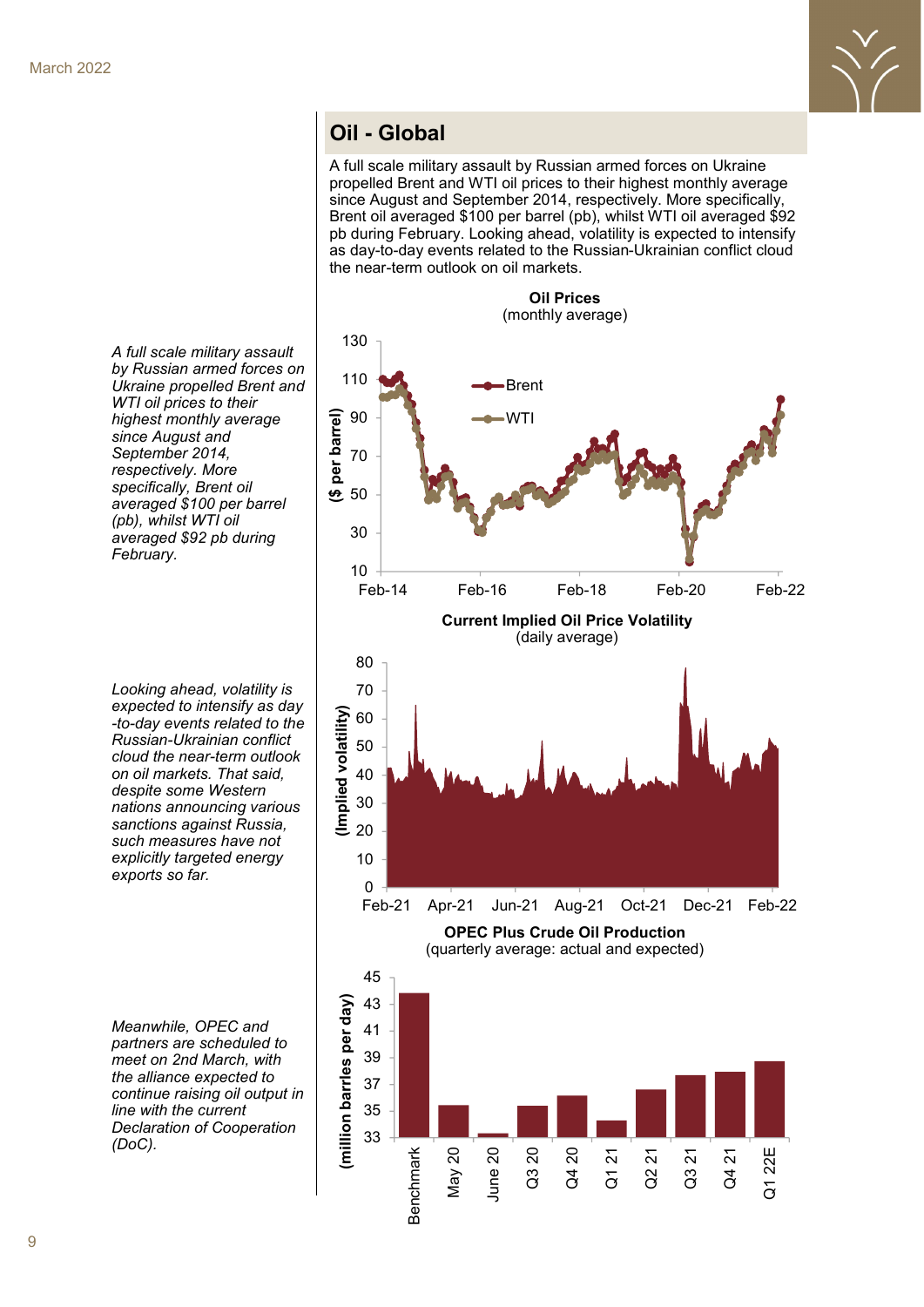

## **Oil Oil - Regional - Regional**

Recently released Joint Organizations Data Initiative (JODI) for full year 2021 showed that Saudi crude oil and refined product exports declined 2 percent year-on-year, to an average of 7.6 million barrels per day (mbpd). JODI data also showed that domestic liquid fuel demand rose by 1 percent year-on-year to an average of 2.2 mbpd, with domestic crude oil burn (for electricity generation) rising by 3 percent over the same period to an average of 447 tbpd.

**Saudi Crude Oil and Refined Product Exports**

(annual average) 9.5 Oil exports 9 illion barrels per day) **(million barrels per day) Product exports** 8.5 8 7.5 7 6.5 6  $\bar{\Xi}$ 5.5 5 2005 2007 2009 2011 2013 2015 2017 2019 2021

**Saudi Crude Oil and Refined Product Exports** (yearly average)



*Recently released Joint Organizations Data Initiative (JODI) for full year 2021 showed that Saudi crude oil and refined product exports declined 2 percent year-on-year, to an average of 7.6 million barrels per day (mbpd). Looking ahead, we expect exports of both crude oil and refined products together to rise by 19 percent year-on-year to 9.2 mbpd.*

*JODI data also showed that domestic liquid fuel demand rose by 1 percent year-onyear to an average of 2.2 mbpd…*

*...with domestic crude oil burn (for electricity generation) rising by 3 percent over the same period to an average of 447 tbpd.*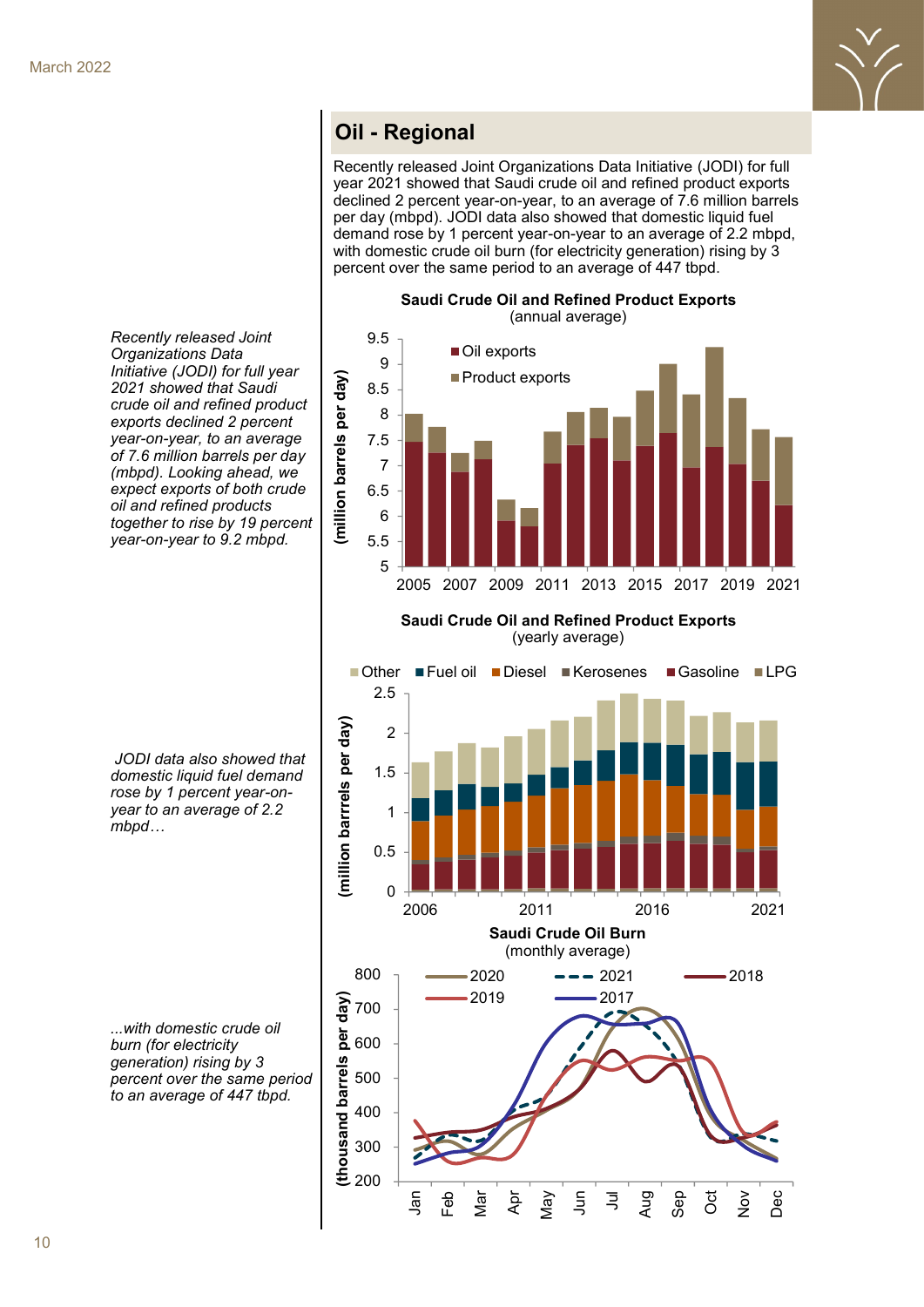

#### **Stock Market**

Local investors seemed unperturbed by developments in Eastern Europe, as TASI continued trending higher in February, rising 2.6 percent month-on-month. The monthly trend was in-line with other regional bourses, most of which saw comparatively higher rises than the Saudi benchmark. Meanwhile, net monthly purchases of SWAPs and buying by QFIs during February totaled SR5.2 billion (\$1.4 billion).



*Local investors seemed unperturbed by developments in Eastern Europe, as TASI continued trending higher in February, rising 2.6 percent month-on -month.* 

*The monthly trend was inline with other Gulf bourses, most of which saw comparatively higher rises than the Saudi benchmark.* 

*Meanwhile, net monthly purchases of SWAPs and buying by QFIs during February totaled SR5.2 billion (\$1.4 billion).*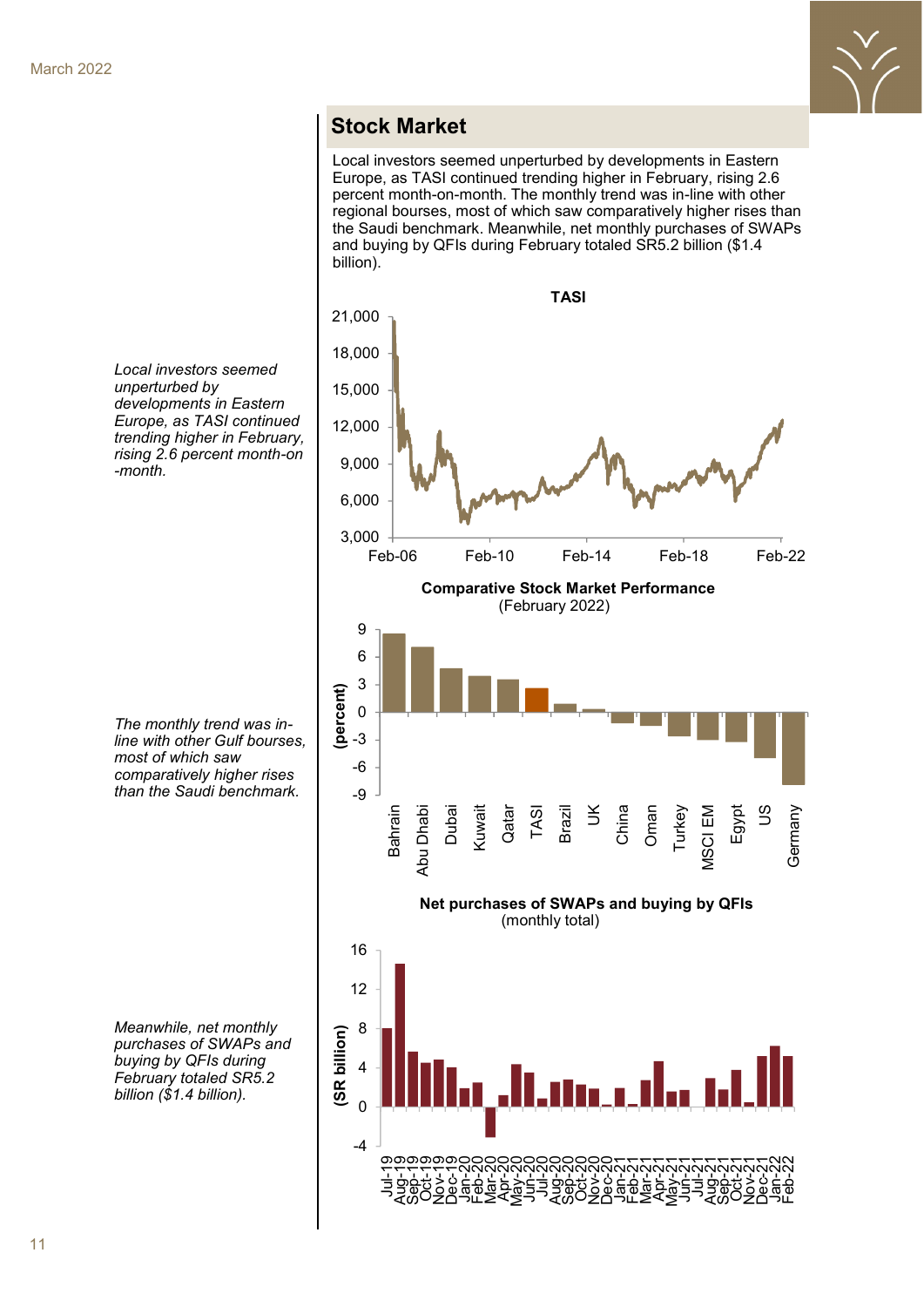

### **Disclaimer of Liability**

Unless otherwise stated, all information contained in this document (the "Publication") shall not be reproduced, in whole or in part, without the specific written permission of Jadwa Investment.

The data contained in this research is sourced from Reuters, Bloomberg, The World Bank, Tadawul and national statistical sources unless otherwise stated.

Jadwa Investment makes its best effort to ensure that the content in the Publication is accurate and up to date at all times. Jadwa Investment makes no warranty, representation or undertaking whether expressed or implied, nor does it assume any legal liability, whether direct or indirect, or responsibility for the accuracy, completeness, or usefulness of any information that contain in the Publication. It is not the intention of the publication to be used or deemed as recommendation, option or advice for any action(s) that may take place in future.